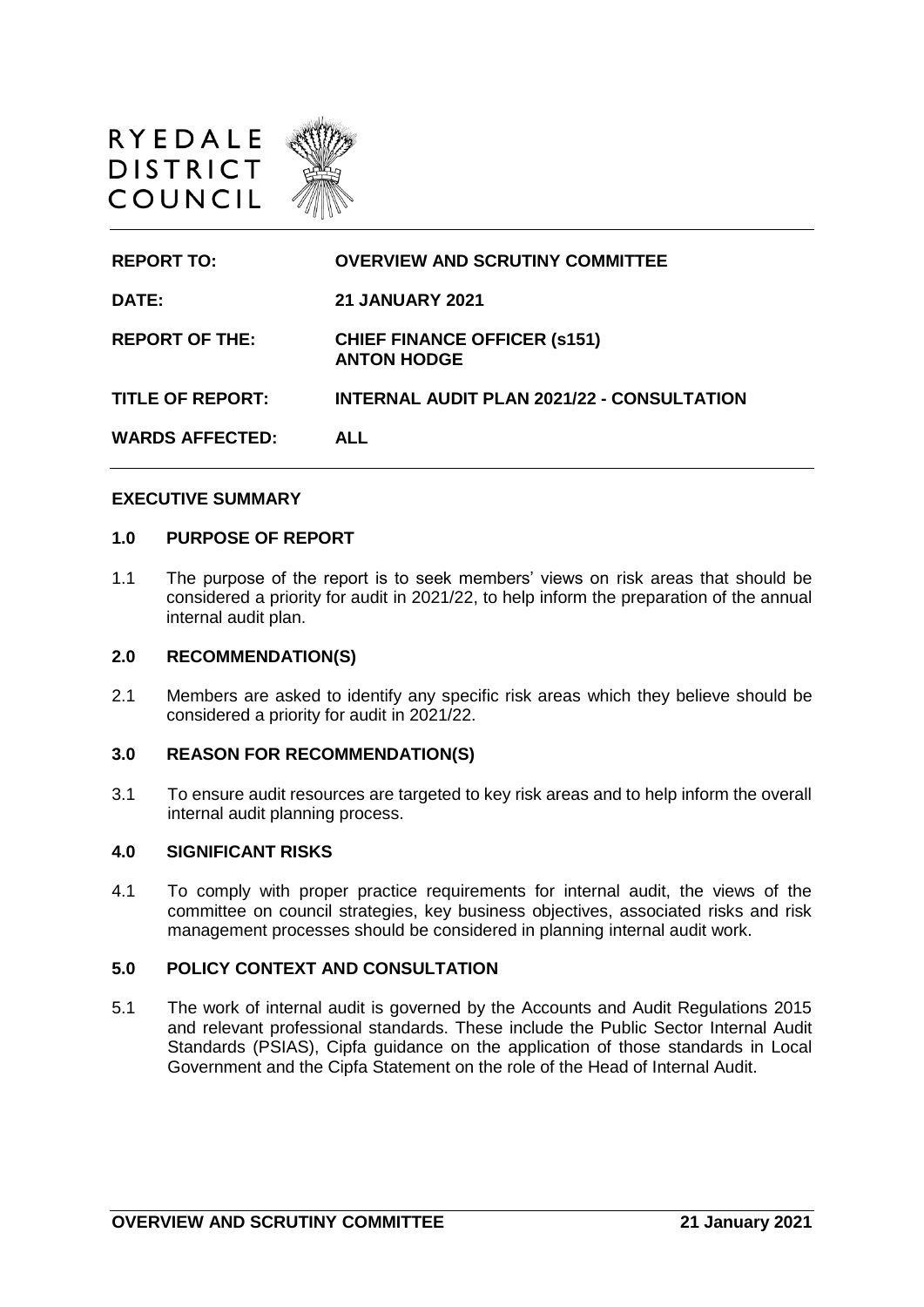# **6.0 REPORT DETAILS**

- 6.1 In accordance with the PSIAS, and as acknowledged in the council's audit charter, *"Internal auditing is an independent, objective assurance and consulting activity designed to add value and improve an organisation's operations. It helps an organisation accomplish its objectives by bringing a systematic, disciplined approach to evaluate and improve the effectiveness of risk management, control and governance processes."*
- 6.2 The council's audit charter requires internal audit to draw up an indicative audit plan each financial year. The plan must be based on an assessment of risk. The plan is also informed by a number of factors such as the council's risk registers, relevant national issues and our wider audit knowledge including the results of recent audit work. The council's external auditors are also consulted to avoid possible duplication of work programmes, and to maximise the overall benefit of audit activity. The draft plan will be presented to the next Overview and Scrutiny Committee in April 2021, for approval.
- 6.3 Internal audit plans cover a range of risk areas to ensure that the work undertaken enables the team to meet the requirement to provide an overall opinion on the governance, risk management, and control framework operating in the council. These include areas such as:
	- **Strategic risks** for example those included as key risk areas in the corporate risk register, the successful management of which are fundamental to the ongoing success of the council
	- **Corporate and cross-cutting areas** covering areas such as governance, performance, projects and risk
	- **Fundamental / material systems** which represent a high level of inherent risk due to the value and volumes of transactions processed
	- **Specific service reviews** particularly those which make a significant contribution to corporate objectives and where weaknesses may represent a significant risk
	- **Technical / projects** those areas of a technical nature and/or where project management is involved. These areas are key to the council as the risks involved could detrimentally affect the delivery of services.
	- **Value for money and efficiency**
- 6.4 The standards require that internal audit independently forms a view on the risks facing the council and work to be included in the audit plan. However, there is also a requirement to take into account the views of the Overview and Scrutiny Committee and senior council officers in forming that view. This requirement is set out explicitly at paragraph 5.2 of the audit charter which states that internal audit should *"draw up an indicative risk based audit plan on an annual basis following consultation with the Overview and Scrutiny Committee and senior management".* Some further background information on the standards is included in Appendix 1.
- 6.5 Internal audit is currently at the initial stage of planning work for 2021/22. Consultation with officers has already begun and further meetings will be held in February and March 2021. The planning process will, as usual, take into account those criteria listed at paragraph 6.3 but will also take account of the impact of the coronavirus on the Council both in terms of the requirement to reprioritise its work and also the impact on internal audit delivery during 2020/21. The purpose of this report is to seek the views of the committee on key risks facing the council, and areas they feel should be considered for audit review in 2021/22 so that any views can be factored into the planning process.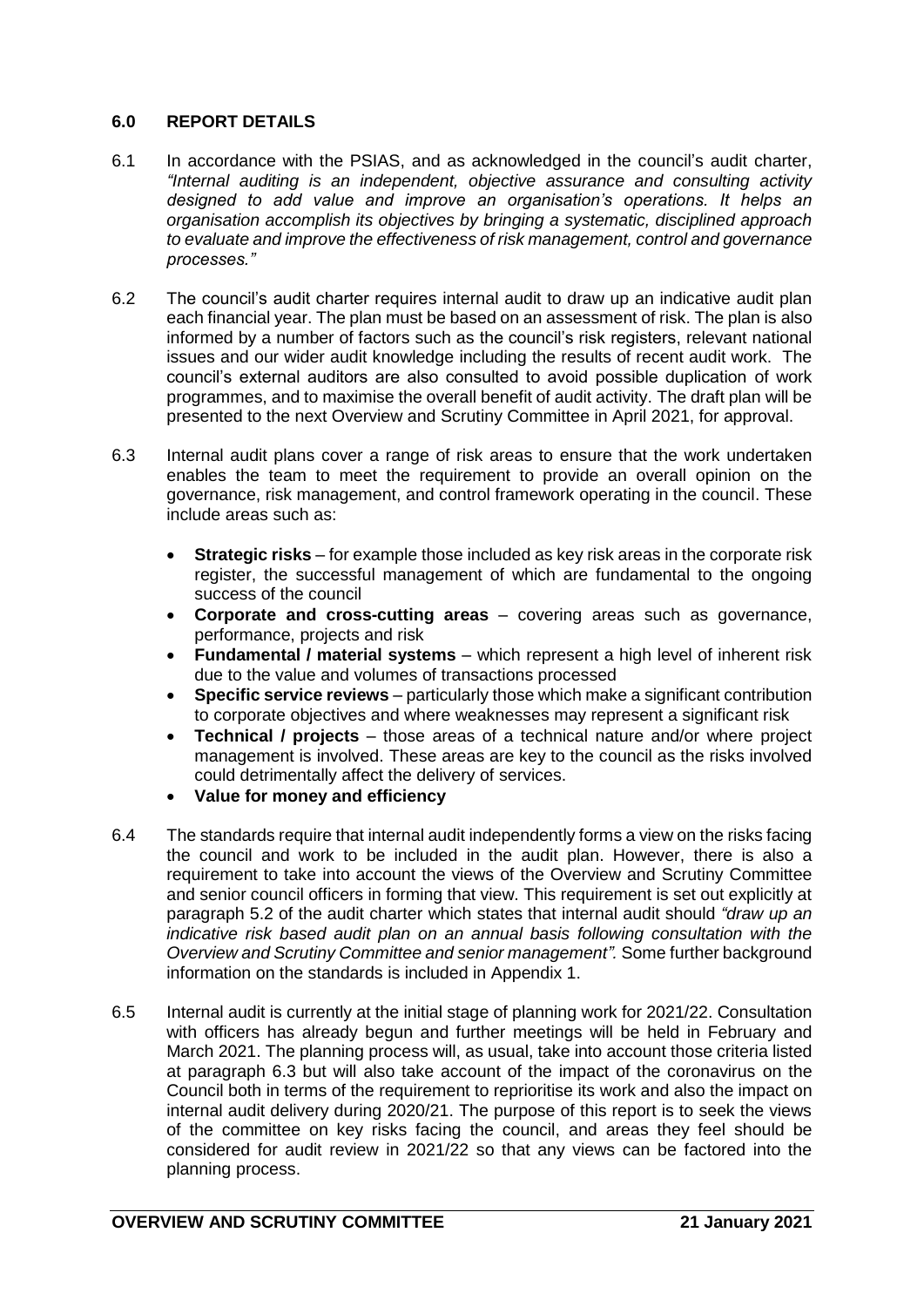- 6.6 The coronavirus pandemic has undoubtedly had a significant and sustained impact on the operations of the council. It is inevitable that the effects of Covid-19 will carry on into 2021/22, and almost certainly beyond. At the same time, the council is facing significant uncertainty surrounding local government reorganisation (LGR) and the implications of Brexit. Risks arising from the council's external environment are particularly high profile at the moment and they have changed, or have the potential to change, the context in which the council operates. However, it is important that all of the areas referenced at paragraph 6.3 are considered as these remain the appropriate criteria for prioritising audit resources.
- 6.7 Table 1 on the following page includes some initial ideas on possible areas for consideration. This is included to prompt discussion and is not intended to be a definitive or complete list of areas that could be reviewed. Additional detail has been provided for a number of suggested audit areas to set out potential areas of focus, and to illustrate how the key risks around Covid-19, LGR, and Brexit can and will be incorporated into the audit plan for 2021/22. It is also important to emphasise that the audits included in the draft plan when it is presented to this committee in April 2021 are not fixed. Instead, the plan will be kept under review to ensure that audit resource is deployed on areas of greatest risk and importance to the council.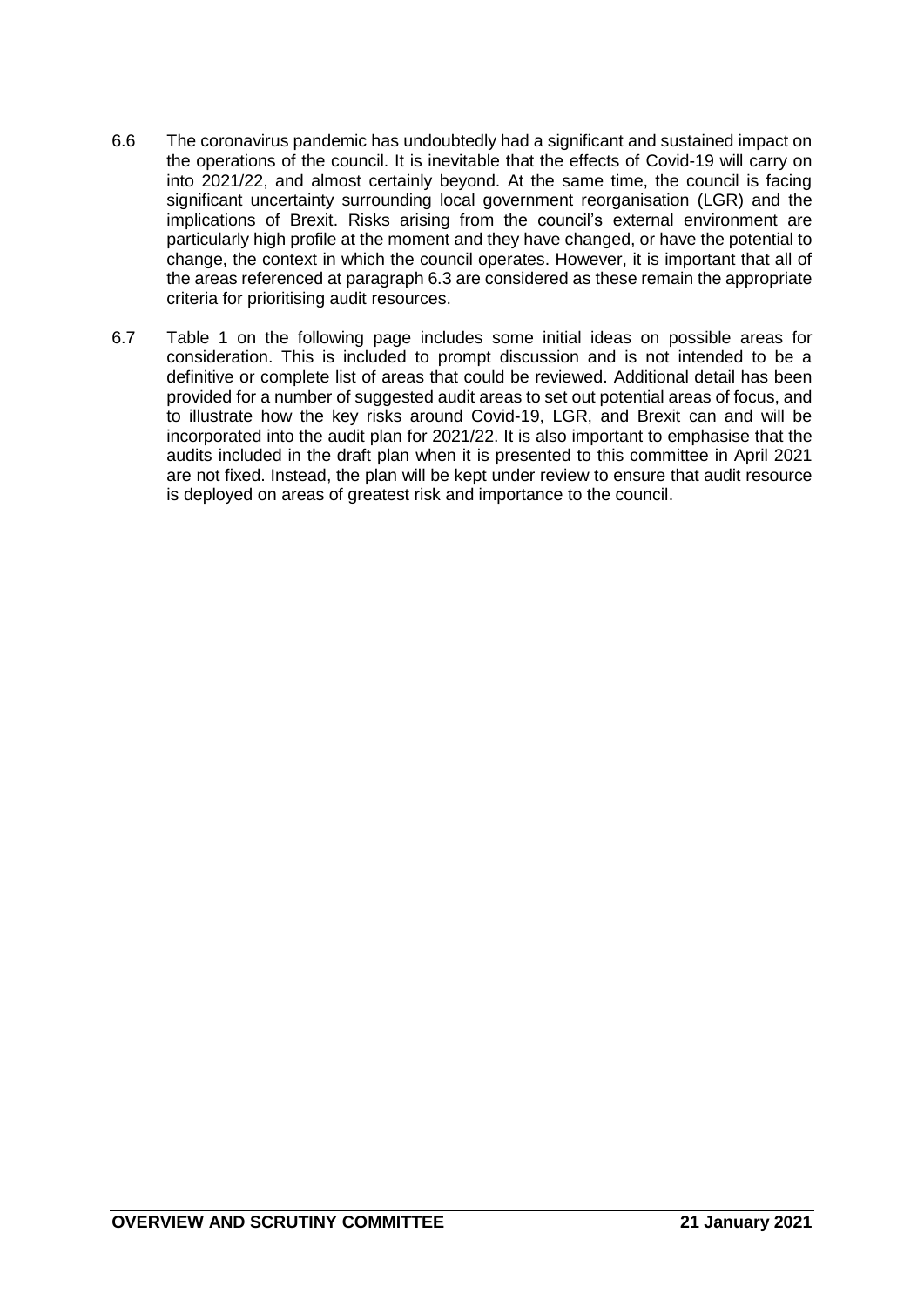# Table 1: initial ideas for audit priorities for 2021/22

| Area                                                 | <b>I able 1. Illiual lucas for addit prioritics for 2021/22</b><br><b>Possible Work</b>                                                                                                                                                                                                                                                                                                                                                                                                                                                                                                                                                                                                                                                                                                                                                                                                                                                                                                                                                                                                                                                                                                                                                                                                                                                                        |
|------------------------------------------------------|----------------------------------------------------------------------------------------------------------------------------------------------------------------------------------------------------------------------------------------------------------------------------------------------------------------------------------------------------------------------------------------------------------------------------------------------------------------------------------------------------------------------------------------------------------------------------------------------------------------------------------------------------------------------------------------------------------------------------------------------------------------------------------------------------------------------------------------------------------------------------------------------------------------------------------------------------------------------------------------------------------------------------------------------------------------------------------------------------------------------------------------------------------------------------------------------------------------------------------------------------------------------------------------------------------------------------------------------------------------|
|                                                      |                                                                                                                                                                                                                                                                                                                                                                                                                                                                                                                                                                                                                                                                                                                                                                                                                                                                                                                                                                                                                                                                                                                                                                                                                                                                                                                                                                |
| Strategic<br>risks /<br>Corporate &<br>cross-cutting | Areas of the council's corporate governance framework (e.g. schemes of<br>$\bullet$<br>delegation, constitution, complaints process, standards)<br>Strategic planning (e.g. policies and procedures, the Council Plan, Covid-19<br>$\bullet$<br>recovery, preparedness for local government reorganisation)<br>Risk management<br>$\bullet$<br>Business continuity and disaster recovery<br>$\bullet$<br>Health and safety (e.g. service risk assessments, health surveillance, accident and<br>$\bullet$<br>incident reporting)<br>Asset management<br>$\bullet$<br>Performance management and data quality<br>$\bullet$<br>Financial resilience / Medium Term Financial Plan<br>$\bullet$<br>Partnership working<br>$\bullet$<br>Procurement and contract management (including supply chain resilience, due<br>$\bullet$<br>diligence, Modern Slavery Act compliance)<br>HR and organisational development / workforce planning (e.g. homeworking<br>$\bullet$<br>arrangements, management and supervision of remote teams, staff wellbeing)<br>Information governance and data protection (e.g. new ICO data sharing code of<br>$\bullet$<br>practice, records management)<br>Training and development (officer and / or member)<br>$\bullet$<br>Ethics and organisational culture<br>$\bullet$<br>Safeguarding (including domestic violence)<br>$\bullet$ |
| Fundamental<br>/ material<br>systems                 | Revenue budgeting<br>$\bullet$<br>Capital budgeting<br>$\bullet$<br>Payroll / personnel<br>$\bullet$<br>Debtors / income collection (including enforcement practices)<br>$\bullet$<br><b>Creditors</b><br>$\bullet$<br>General ledger<br>$\bullet$<br>Council Tax / NNDR & benefits (including review of Covid-19 related grants)<br>$\bullet$                                                                                                                                                                                                                                                                                                                                                                                                                                                                                                                                                                                                                                                                                                                                                                                                                                                                                                                                                                                                                 |
| Technical /<br>projects                              | IT strategy and governance (e.g. transformation plans, information security policies,<br>$\bullet$<br>IT risk management, supporting service development and roles and<br>responsibilities)<br>IT information security (e.g. server configuration, patch management and operating<br>$\bullet$<br>system configuration)<br>IT resilience and services (e.g. help desk, incident management and network<br>$\bullet$<br>availability)<br>Cybersecurity (access control, anti-virus and malware protection, incident<br>$\bullet$<br>management, training, communication and awareness raising)<br>Overall corporate project management arrangements<br>$\bullet$<br>Review of specific key council projects<br>٠                                                                                                                                                                                                                                                                                                                                                                                                                                                                                                                                                                                                                                                |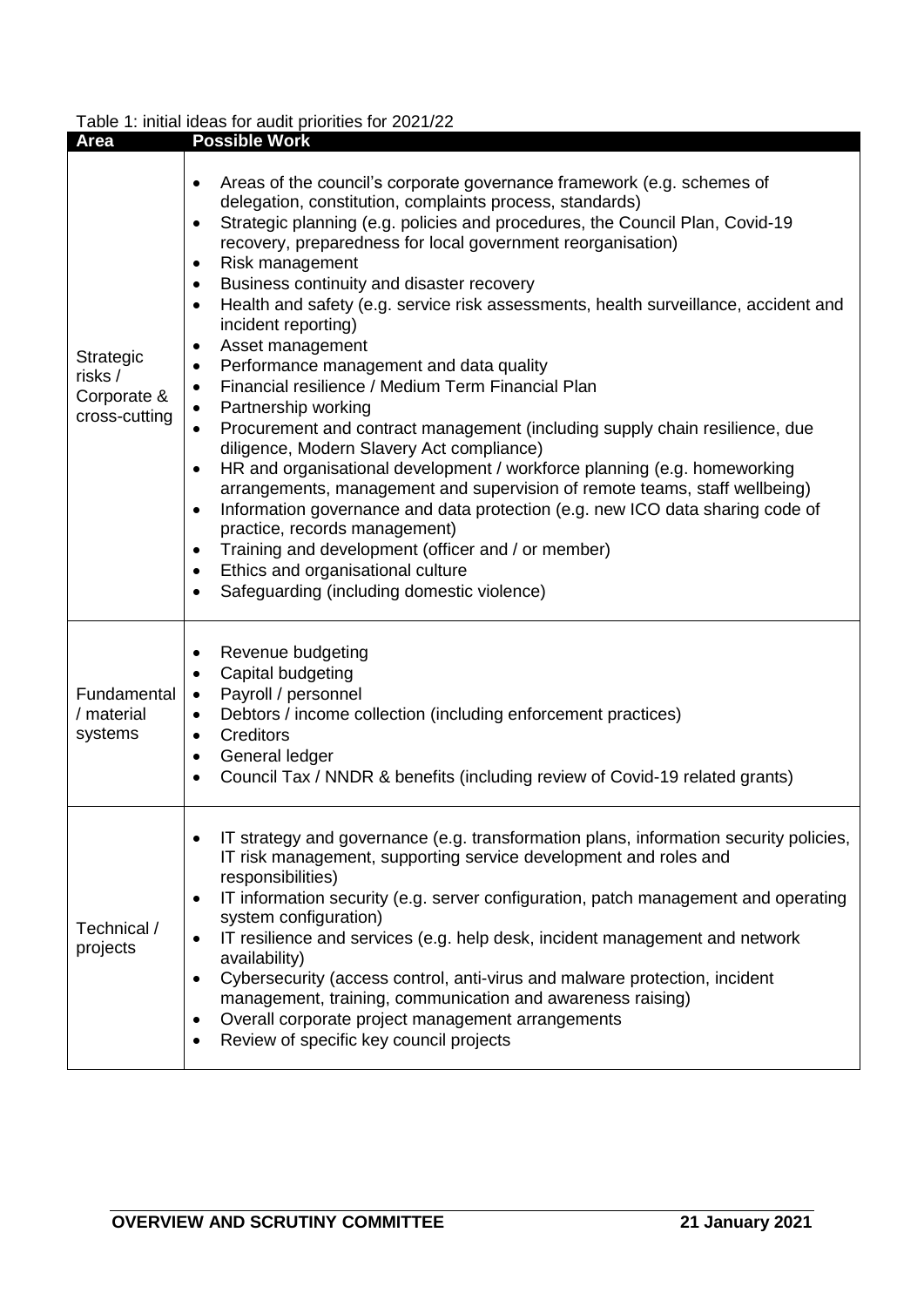# Table 1: initial ideas for audit priorities for 2021/22

| Area        | <b>Possible Work</b>                                                                                                                                                                                                                                                                                                                                                                                                 |
|-------------|----------------------------------------------------------------------------------------------------------------------------------------------------------------------------------------------------------------------------------------------------------------------------------------------------------------------------------------------------------------------------------------------------------------------|
| Other areas | Risks relating to specific service areas (such as street scene / waste collection and<br>recycling, planning, local plan strategy, leisure services, environmental health,<br>licensing and regulation, economic development and housing)<br>Homelessness<br>Climate change (e.g. review of the Climate Change Action Plan, carbon reduction /<br>neutrality, recycling, sustainable transport)<br>Assurance mapping |

## **7.0 IMPLICATIONS**

- 7.1 The following implications have been identified:
	- a) Financial
		- None
	- b) Legal
	- None
	- c) Other (Equalities, Staffing, Planning, Health & Safety, Environmental and Climate Change, Crime & Disorder) **None**

# **Anton Hodge Chief Finance Officer (s151)**

| Author:         | Connor Munro, Audit Manager |
|-----------------|-----------------------------|
|                 | The Veritau Group           |
| E-Mail Address: | connor.munro@veritau.co.uk  |

# **Background Papers:**

Internal Audit Charter Public Sector Internal Audit Standards Corporate Risk Register (October 2020) Council Plan 2020-2024